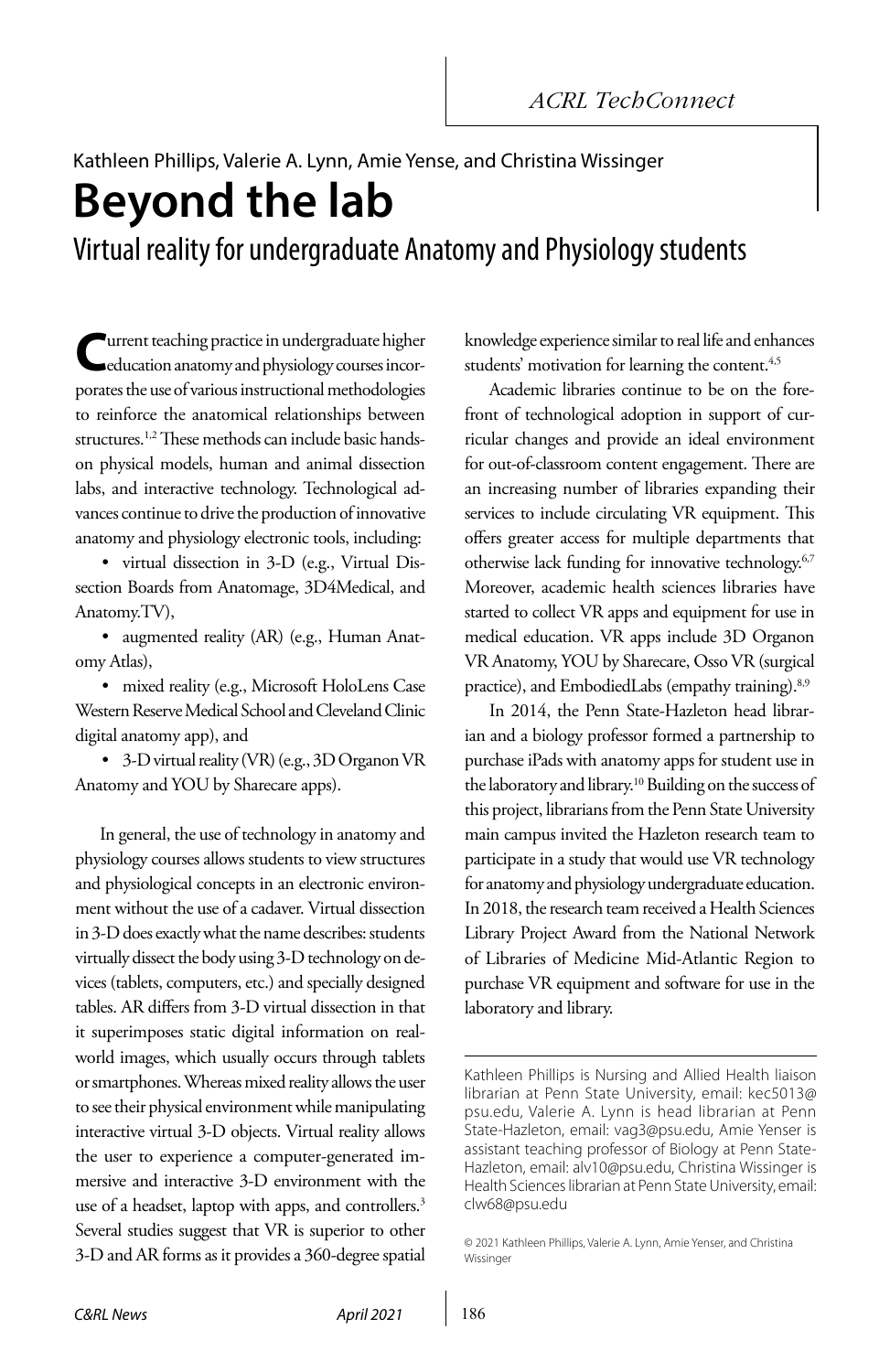The objectives of this study were threefold: 1) to provide an immersive, virtual human dissection experience for anatomy and physiology students, 2) to explore the possibility of VR improving student exam scores in the anatomy and physiology courses, and 3) to provide continued support of VR technology.

• six Alienware Laptop Computers and carrying cases (2 in the biology lab and 4 in the library for 24 hour checkout),

• two large-screen monitors with wall mounts (2 in library group study rooms as the biology lab already contained large screen monitors),

• six sets of VR hardware (Acer Windows Mixed



Students using the Acer Windows Mixed Reality Headset with motion controllers.

#### **Identifying the appropriate VR tech**

Several different types of VR tools were tested: HTC Vive, Microsoft HoloLens, and Acer Mixed Reality Headset. Two of these technologies had limitations that made them unsuitable for this project. HTC Vive required a ceiling-mounted sensor that restricted the use of this technology to a single space. The Microsoft HoloLens headset was uncomfortable and projected objects at odd heights. Acer Mixed Reality Headset proved to be most useful for this study. It was portable, comfortable, affordable, and projected all VR images in the immediate vicinity. The authors tested two educational VR software apps that met the curriculum criteria for the anatomy and physiology courses: 3D Organon VR Anatomy app and the Case Western Reserve University Medical School and the Cleveland Clinic software. The 3D Organon VR Anatomy app was selected for this study as it contained all organ systems, included dissection, and projected images within a comfortable visual range. The following equipment was purchased and installed for student and biology professor use:

Reality Headset with motion controllers) and 6 carrying cases (2 in the biology lab and 4 in the library for 24-hour checkout), and

• six copies of the 3D Organon VR Anatomy software (installed on each laptop).

### **Using VR in the classroom and library**

VR technology was introduced to Penn State-Hazleton students enrolled in the fall 2018 anatomy course (BIOL 129, n=51) and spring 2019 physiology course (BIOL 141/142, n=71). Both courses were taught by the same biology professor. Students learned how to use the VR equipment during the biology laboratory sessions and then worked in the library to complete group assignments.

During the fall 2018 semester, anatomy students used the VR Organon app to study bones, musculature, and the nervous system during laboratory course sessions. The use of this app was required to complete a graded group assignment in which students virtually dissected the brain while following a checklist of struc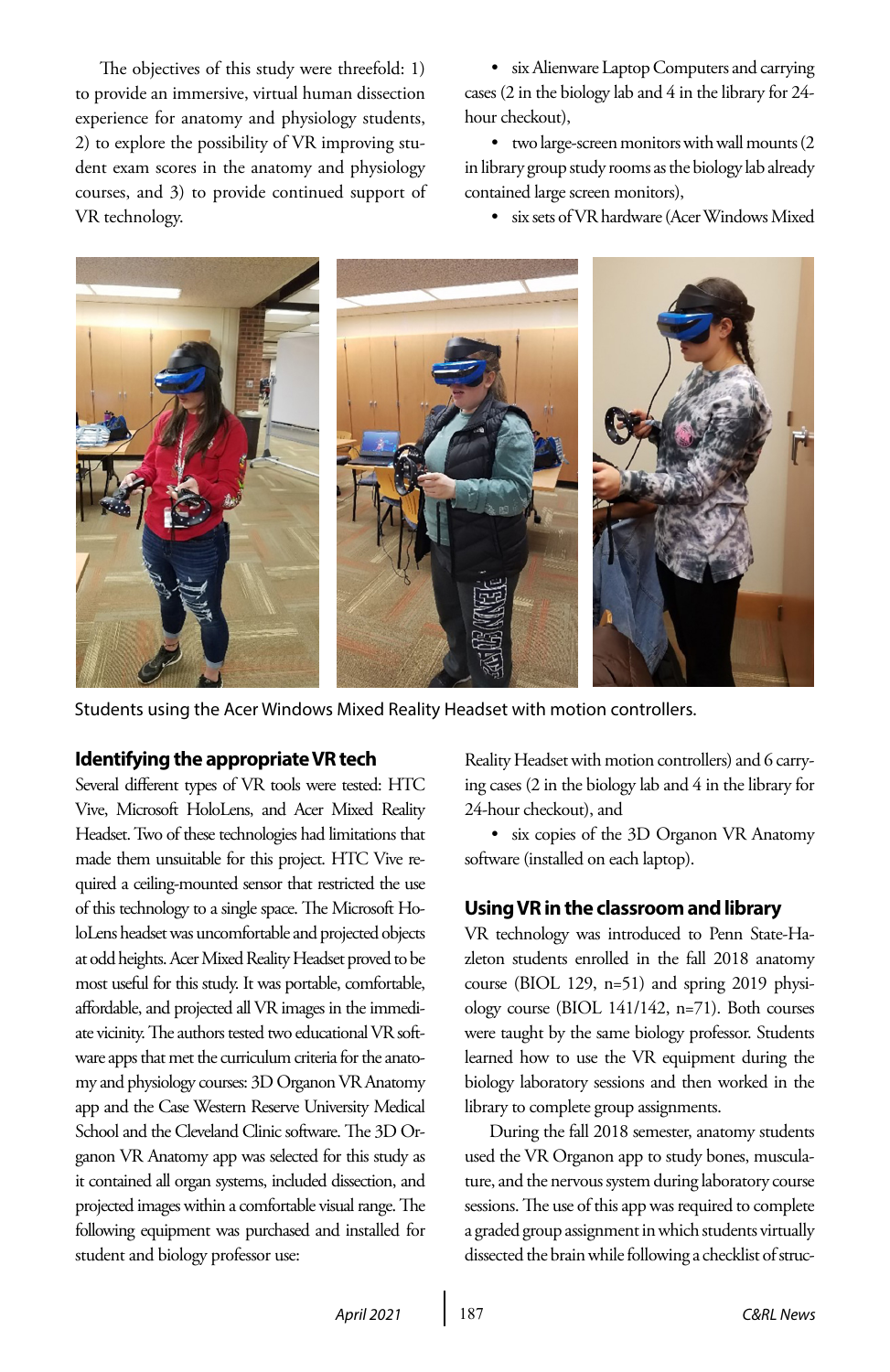tures. Students within each group determined who would wear the headset (one individual or shared responsibility), while the others watched the dissection on a large-screen monitor in a library study room. Students completed this assignment without the oversight of the biology professor.

At times, students experienced technical difficulties using the VR equipment and software. Equipment setup required approximately 15 minutes to physically connect cables, connect to wi-fi, and run the respective VR app. Students, the biology professor, and librarians frequently performed minor troubleshooting activities (connecting to apps, pairing the controllers, etc.). Students found the Organon app difficult to navigate. At times they were virtually trapped inside the skeleton, unable to move outside the ribcage. The solution involved a ten-minute process of resetting the headset boundaries thus limiting actual learning time.

Based on fall 2018 student experiences, the biology professor researched additional VR anatomy/physiology apps and discovered the free YOU by Sharecare app. The app was easier to navigate and offered more clinical aspects for exploration.

The new app was used in the biology laboratory by students in the 2019 physiology course. During completion of an extra-credit graded group assignment, students were required to write short paragraphs that described their VR experience using the YOU app to introduce and treat clinical disease manifestations. For example, students created a coronary blockage and treated it with a stent. They also viewed the difference in bronchiole diameter after asthma was treated with a virtual inhaler. The extra credit assignment took place in the library and the VR equipment was pre-prepared for use to offset technical difficulties. The biology professor was present in the library to assist with potential technical difficulties as students completed the assignment. Anatomy students who experienced frustration with the VR equipment in the fall semester were apprehensive about using it in the spring physiology course. However, when these students used the YOU app, they were more engaged and excited about exploring organ functionality.

#### **Student experiences**

To quantify the student VR experience, an anonymous survey (Likert scale with sections for comments) was distributed to each student at the end of the fall semester during lecture. At the end of the spring semester another student survey was distributed to determine student VR experiences. Spring semester survey questions were similar to fall semester survey questions. The only difference between the two surveys were questions about the YOU app instead of the Organon app.

On average, students ranked the YOU app higher than the Organon app. Most notably, students found YOU to be more beneficial for virtual dissection, ranking it 2.02 points higher than Organon. As an educational tool, YOU was ranked higher in the "I did better on exams b/c of the VR technology" (+2.03), "It was beneficial to use Virtual dissection" (+2.02), and "The VR assignment helped me learn the material" (+1.71) questions. YOU received a lower score, not for perceived educational advantages, but for ease of access from the library (-1.04). This lower score could be attributed to the pre-prepared VR stations as they might have contributed to student perception of limited VR equipment accessibility in the library.

Average lab 3 and lecture 3 exam scores over a threeyear period were assessed, as well. Exam 3 assessed the systems and concepts students explored within the VR apps. Biology 129 students' exam scores improved slightly from 2017-2018 (+1.8%, Lab Exam and +2.53% Lecture Exam), but scores did not improve for Biology 141/142 (-11.2% Lab Exam; -1.18% Lecture Exam).

It is unclear if the Biology 129 students exam scores' improvement (from the fall 2017 to fall 2018 semesters) or if the decline in Biology 141/142 students' scores (from the spring 2018 to spring 2019 semesters) were influenced by the addition of VR as an educational component of the courses. Student populations fluctuate (incoming GPAs, maturity/motivation, etc.) making it difficult to draw conclusions about student performance from only one year of data. Future research could include a longitudinal study to determine the statistically significant versus perceived impact of VR on overall course performance.

A supplemental document, including a table of student survey results and figures representing Biology 129 and Biology 141/142 average scores, can be found in our institutional repository.<sup>11</sup>

VR provided an engaging and realistic view of the human body beyond what was previously available in Penn State-Hazleton anatomy and physiology courses. Based on the survey data, students during the fall semester reported their VR experience with Organon as less than ideal. However, spring students felt that both their learning experience and exam performance were enhanced by the YOU app. As reported in qualitative survey responses, students particularly liked the ability to introduce and treat